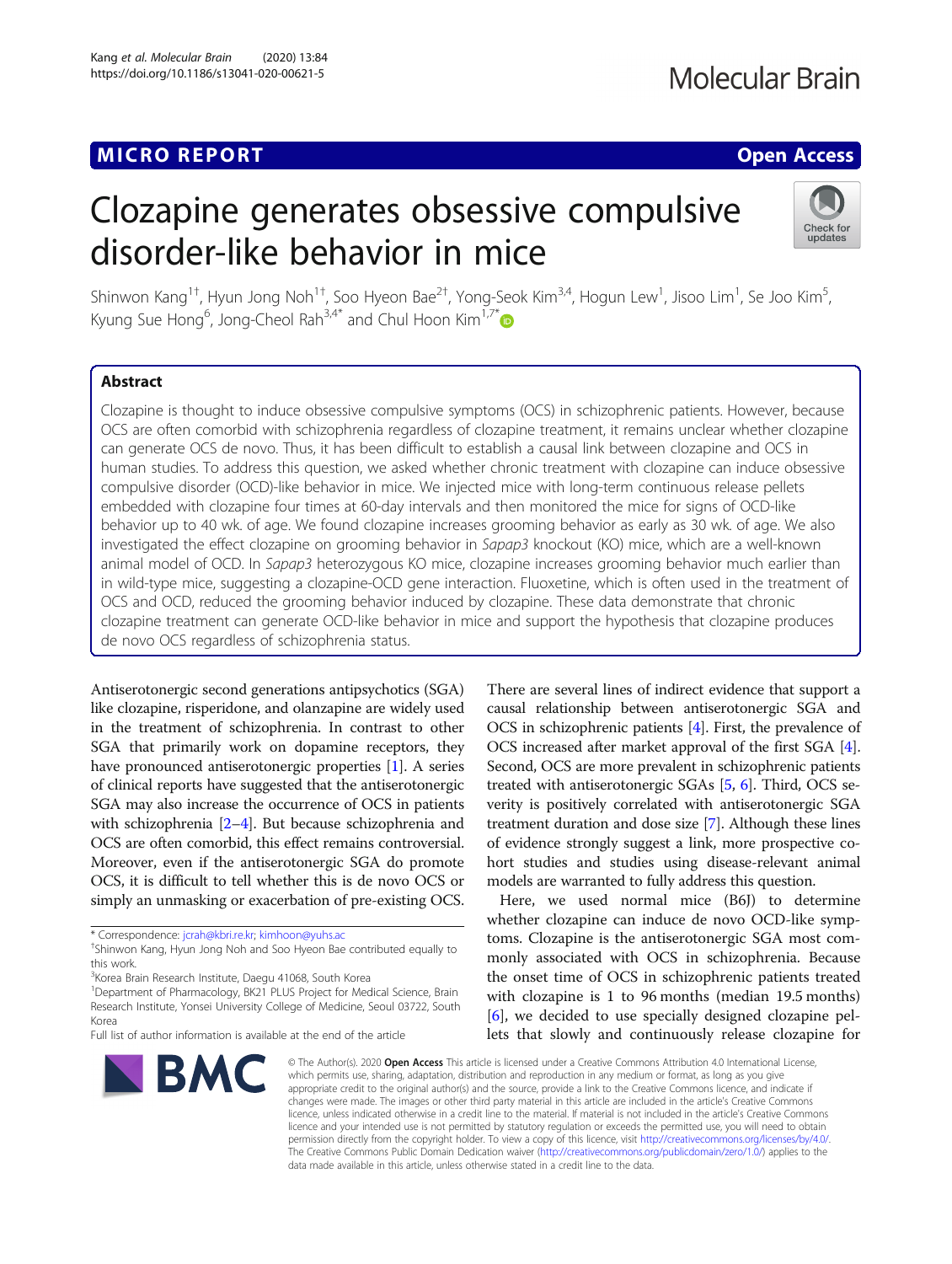<span id="page-1-0"></span>60 days. We treated mice (B6J) with clozapine for 240 days by implanting the first clozapine pellet at 12 wk. of age with follow-up injections at 60-day intervals (Fig. 1a, see Additional file [1](#page-2-0) for the detailed methods). When we measured blood concentration of clozapine 10 days after injection, we found evidence of sustained maintenance of plasma clozapine concentrations (see Additional file [2](#page-2-0): Figure S1A). In mice at 15, 20, 30, and 40 wk. of age, we recorded 2 h of grooming behaviors using a video camera. Two independent experimenters then manually scored grooming duration and bout number. We found clozapine increases grooming time in wild-type mice

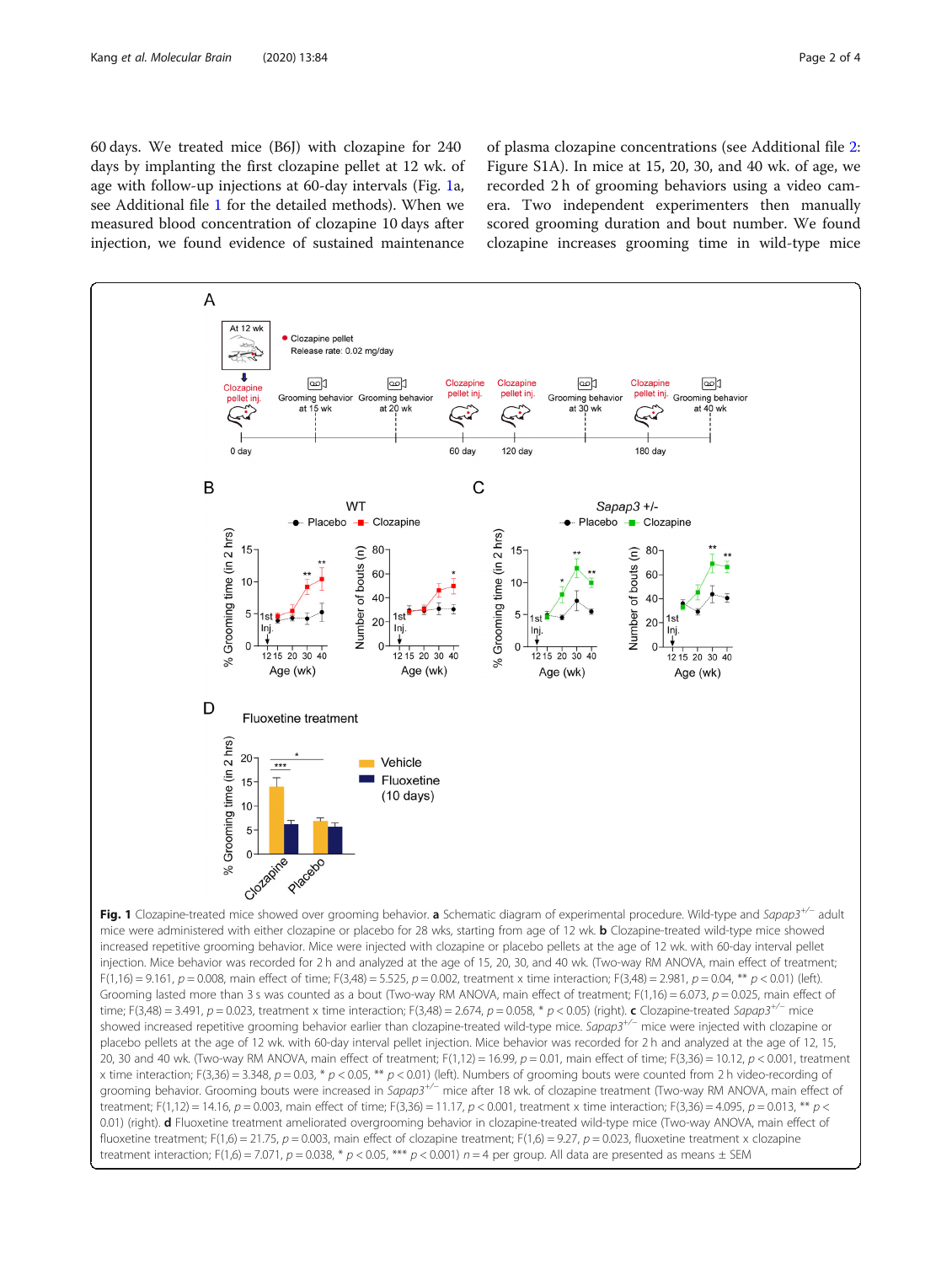<span id="page-2-0"></span>beginning at 30 wk. of age (18 wk. after 1st clozapine pellet injection) (Fig. [1](#page-1-0)b, left). We also found mice treated with clozapine pellets for 40 wks engage in more grooming bouts (Fig. [1b](#page-1-0), right). We did not see any change in weight between clozapine- and placebotreated mice (see Additional file 2: Figure S1B). In human studies, genetic interactions of SAPAP3 and SLC1A1 gene variants are predictive of antiserotonergic SGA-induced OC symptoms [[8\]](#page-3-0). The homozygous deletion of Sapap3 in mice induces grooming behavior that is severe enough to develop facial and neck skin lesions [\[9\]](#page-3-0). Thus, we also tested the effect of clozapine on OCD-like behavior in Sapap3 knockout mice. We started to observe the development of skin lesions from 20 wk. in homozygous mice and this reached 100% penetration by the age of 40–60 wk. Clozapine does not accelerate the development of skin lesions in these Sapap3 homozygous KO mice, probably because the grooming behavior is already so severe (see Additional file 2: Figure S1C). Sapap3 heterozygous KO mice, in contrast, do not show increased grooming behavior or skin lesions [[9\]](#page-3-0). Interestingly, we found clozapine induces grooming behavior in Sapap3 heterozygous KO mice earlier than in wild-type mice (Fig. [1](#page-1-0)c). We next tested whether fluoxetine, a selective serotonin reuptake inhibitor, can reduce the grooming behavior induced by chronic clozapine treatment. As shown in Fig. [1](#page-1-0)d, we observed that 10 days of daily intraperitoneal fluoxetine injections into mice administered clozapine for 30 wks significantly reduces their grooming time. This suggests 5-HT signaling is involved in the pathogenesis of clozapineinduced OCS and that OCD-like behavior in mice responds to the therapeutic agents typically used in humans.

In this study, we demonstrated for the first time that chronic clozapine administration can induce OCD-like behavior in mice. We provide new data on the long-standing question of whether clozapine induces de novo OCS even in normal conditions. There are several reasons this mouse model is useful for the study of clozapine-induced OCS. First, as in humans [[6\]](#page-3-0), significant time is required for the induction of OCD-like behavior after clozapine administration in mice. Second, this model meets all the criteria of validity for animal models of psychiatric disorders [\[10](#page-3-0)]; the mouse model shows OCD-like behavior (face validity), has clozapine as an inducer (construct validity), and responds to fluoxetine (predictive validity). Lastly, we confirmed in Sapap3 KO mice a clear interaction between clozapine and a gene linked to clozapineinduced OCS in humans [[8\]](#page-3-0).

While clozapine is the only antipsychotic agent indicated for treatment-resistant schizophrenia [\[1](#page-3-0)], the

occurrence of OCS after initiation of clozapine treatment is associated with additional functional impairment and poor prognosis of the disease [\[4](#page-3-0)]. This animal model will provide a new opportunity for researchers trying to develop effective antipsychotics that do not promote OCS as a side effect. This model will also make it easier to study the molecular and circuit mechanisms contributing to OCS from a translational perspective. The therapeutic effect of fluoxetine we observed suggests the involvement of 5-HT receptors (5-HT<sub>1A</sub>, 5-HT<sub>2A</sub>, and 5- $HT_{2C}$ , which are thought to be targets of clozapine [\[1](#page-3-0)]. The association of SLC1A1 polymorphism with symptom occurrence in human also hints at a potential role for glutamate neurotransmission  $[11]$  $[11]$  $[11]$ . It seems that the effects of glutamate-related genes on clozapine-induced OCS represent a genetic predisposition (or susceptibility) rather than playing a causative role. Fluoxetine also inhibits compulsive grooming behavior of Sapap3 homozygous KO mice [[9](#page-3-0)], but only when administered over a long period of time. This suggests that acute changes in serotonin levels do not directly suppress compulsive behaviors. Instead, selective serotonin uptake inhibitors may alter clozapine-induced derangement in OCDrelated neural substrates like the cortico-striatothalamo-cortical circuit  $[12, 13]$  $[12, 13]$  $[12, 13]$  $[12, 13]$ . The relative importance and contribution of each of these remains unclear. Further study of the actions of clozapine in this new mouse model will improve our understanding of the pathogenesis of OCS and accelerate the development of antipsychotics that lack OCS-inducing side effects.

#### Supplementary information

Supplementary information accompanies this paper at [https://doi.org/10.](https://doi.org/10.1186/s13041-020-00621-5) [1186/s13041-020-00621-5](https://doi.org/10.1186/s13041-020-00621-5).

Additional file 1. Raw data of the tested parameters in wild-type. Additional file 2: Figure S1. A Plasma clozapine concentration 10 days after clozapine pellet injection. Placebo-injected age-matched mice were used as controls (Student t test, \*\*  $p < 0.01$ ).  $n = 4$  per group. B Body weight change of clozapine- or placebo-treated mice in wild-type and Sapap3+/- mice. There was no significant difference between clozapineand placebo-treated mice.  $n = 5-6$  per group C Survival curve of skin lesion development in Sapap3<sup>-/-</sup> mice (left). Sapap3<sup>-/-</sup> mice have neck and facial skin lesions (white arrows).  $n = 7-12$  per group. All data are presented as means ± SEM.

Additional file 3. Sapap3-/- mice.

#### Abbreviations

OCD: Obsessive compulsive disorder; OCS: Obsessive compulsive symptoms; WT: Wild-type; KO: Knockout; SEM: Standard error of the mean

#### Authors' contributions

CHK, JR, SJK, and KSH conceptualized and designed the research. SK, HJN, YK, HL, and JL conducted the behavioral experiments. SHB conducted the drug concentration analysis. CHK, JR, SHB, SJK, KSH analysed and interpreted the data. CHK, JR, and SK prepared the manuscript. All authors read and approved the final manuscript.